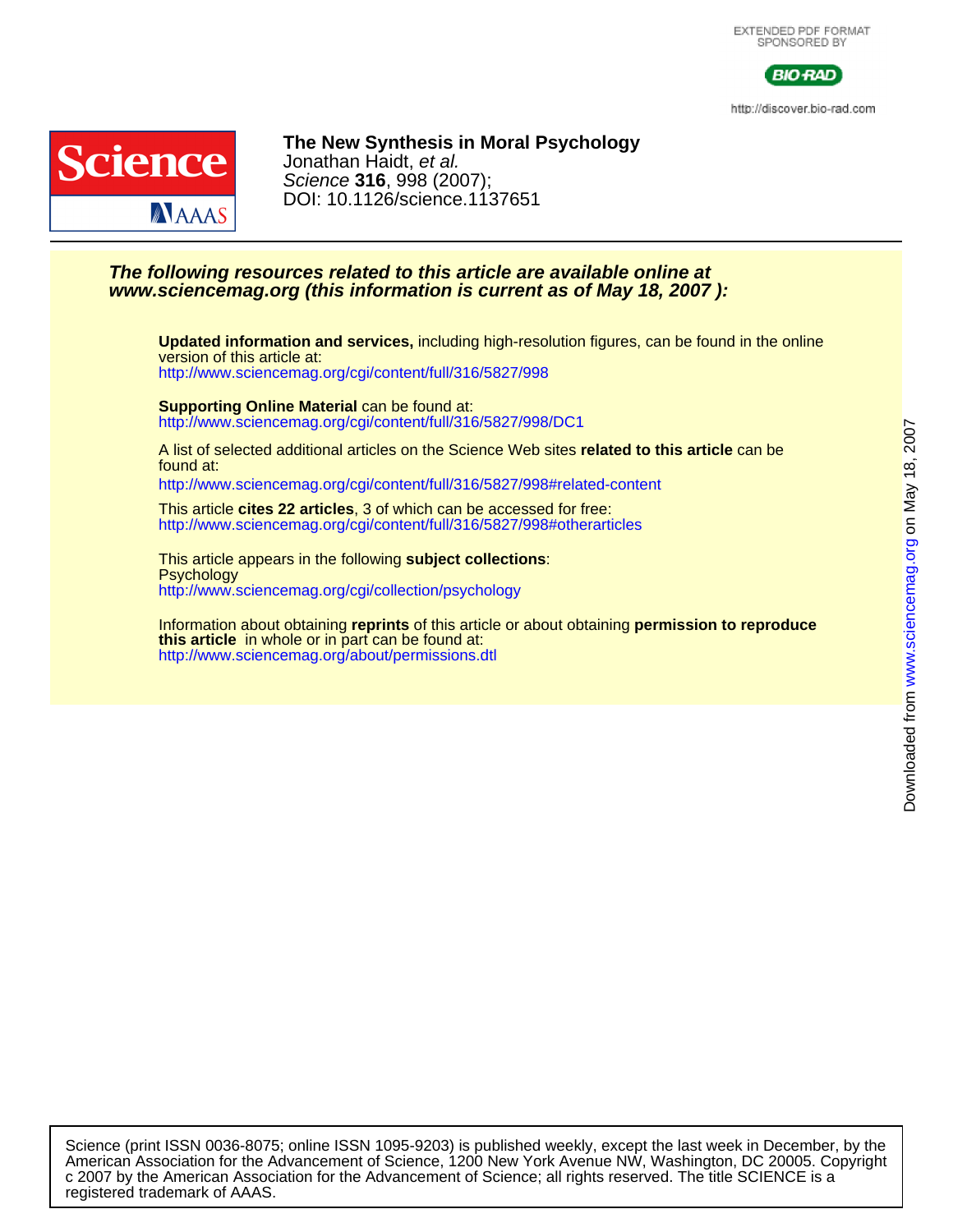# The New Synthesis in Moral Psychology

Jonathan Haidt

People are selfish, yet morally motivated. Morality is universal, yet culturally variable. Such apparent contradictions are dissolving as research from many disciplines converges on a few shared principles, including the importance of moral intuitions, the socially functional (rather than truth-seeking) nature of moral thinking, and the coevolution of moral minds with cultural practices and institutions that create diverse moral communities. I propose a fourth principle to guide future research: Morality is about more than harm and fairness. More research is needed on the collective and religious parts of the moral domain, such as loyalty, authority, and spiritual purity.

If you ever become a contestant on an un-<br>usually erudite quiz show, and you are asked<br>to explain human behavior in two seconds<br>or less you might want to say "self-interest" f you ever become a contestant on an unusually erudite quiz show, and you are asked or less, you might want to say "self-interest." After all, economic models that assume only a motive for self-interest perform reasonably well. However, if you have time to give a more nuanced answer, you should also discuss the moral motives addressed in Table 1. Try answering those questions now. If your total for column B is higher than your total for column A, then congratulations, you are Homo moralis, not Homo economicus. You have social motivations beyond direct self-interest, and the latest research in moral psychology can help explain why.

In 1975, E. O. Wilson  $(1)$  predicted that ethics would soon be incorporated into the "new synthesis" of sociobiology. Two psychological theories of his day were ethical behaviorism (values are learned by reinforcement) and the cognitive-developmental theory of Lawrence Kohlberg (social experiences help children construct an increasingly adequate understanding of justice). Wilson believed that these two theories would soon merge with research on the hypothalamic-limbic system, which he thought supported the moral emotions, to provide a comprehensive account of the origins and mechanisms of morality.

As it turned out, Wilson got the ingredients wrong. Ethical behaviorism faded with behaviorism. Kohlberg's approach did grow to dominate moral psychology for the next 15 years, but because Kohlberg focused on conscious verbal reasoning, Kohlbergian psychology forged its interdisciplinary links with philosophy and education, rather than with biology as Wilson had hoped. And finally, the hypothalamus was found to play little role in moral judgment.

Despite these errors in detail, Wilson got the big picture right. The synthesis began in the 1990s with a new set of ingredients, and it has transformed the study of morality today. Wilson was also right that the key link between the social and natural sciences was the study of

emotion and the "emotive centers" of the brain. A quantitative analysis of the publication database in psychology shows that research on morality and emotion grew steadily in the 1980s and 1990s (relative to other topics), and then grew very rapidly in the past 5 years (fig. S1).

In this Review, I suggest that the key factor that catalyzed the new synthesis was the "affective revolution" of the 1980s—the increase in research on emotion that followed the "cognitive revolution" of the 1960s and 1970s. I describe three principles, each more than 100 years old, that were revived during the affective revolution. Each principle links together insights from several fields, particularly social psychology, neuroscience, and evolutionary theory. I conclude with a fourth principle that I believe will be the next step in the synthesis.

### Principle 1: Intuitive Primacy (but Not Dictatorship)

Kohlberg thought of children as budding moral philosophers, and he studied their reasoning as they struggled with moral dilemmas (e.g., Should a man steal a drug to save his wife's life?). But in recent years, the importance of moral reasoning has been questioned as social psychologists have increasingly embraced a version of the "affective primacy" principle, articulated in the 1890s by Wilhelm Wundt and greatly expanded in 1980 by Robert Zajonc (2). Zajonc reviewed evidence that the human mind is composed of an ancient, automatic, and very fast affective system and a phylogenetically newer, slower, and motivationally weaker cognitive system. Zajonc's basic point was that brains are always and automatically evaluating everything they perceive, and that higher-level human thinking is preceded, permeated, and influenced by affective reactions (simple feelings of like and dislike) which push us gently (or not so gently) toward approach or avoidance.

Evolutionary approaches to morality generally suggest affective primacy. Most propose that the building blocks of human morality are emotional  $(3, 4)$  (e.g., sympathy in response to suffering, anger at nonreciprocators, affection for kin and allies) and that some early forms of these

building blocks were already in place before the hominid line split off from that of Pan 5 to 7 million years ago (5). Language and the ability to engage in conscious moral reasoning came much later, perhaps only in the past 100 thousand years, so it is implausible that the neural mechanisms that control human judgment and behavior were suddenly rewired to hand control of the organism over to this new deliberative faculty.

Social-psychological research strongly supports Zajonc's claims about the speed and ubiquity of affective reactions (6). However, many have objected to the contrast of "affect" and "cognition," which seems to imply that affective reactions don't involve information processing or computation of any kind. Zajonc did not say that, but to avoid ambiguity I have drawn on the work of Bargh (7) to argue that the most useful contrast for moral psychology is between two kinds of cognition: moral intuition and moral reasoning (8). Moral intuition refers to fast, automatic, and (usually) affect-laden processes in which an evaluative feeling of good-bad or like-dislike (about the actions or character of a person) appears in consciousness without any awareness of having gone through steps of search, weighing evidence, or inferring a conclusion. Moral reasoning, in contrast, is a controlled and "cooler" (less affective) process; it is conscious mental activity that consists of transforming information about people and their actions in order to reach a moral judgment or decision.

My attempt to illustrate the new synthesis in moral psychology is the Social Intuitionist Model (8), which begins with the intuitive primacy principle. When we think about sticking a pin into a child's hand, or we hear a story about a person slapping her father, most of us have an automatic intuitive reaction that includes a flash of negative affect. We often engage in conscious verbal reasoning too, but this controlled process can occur only after the first automatic process has run, and it is often influenced by the initial moral intuition. Moral reasoning, when it occurs, is usually a post-hoc process in which we search for evidence to support our initial intuitive reaction.

Evidence that this sequence of events is the standard or default sequence comes from studies indicating that (i) people have nearly instant implicit reactions to scenes or stories of moral violations  $(9)$ ; (ii) affective reactions are usually good predictors of moral judgments and behaviors (10, 11); (iii) manipulating emotional reactions, such as through hypnosis, can alter moral judgments  $(12)$ ; and  $(iv)$  people can sometimes be "morally dumbfounded"—they can know intuitively that something is wrong, even when they cannot explain why  $(8, 13)$ . Furthermore, studies of everyday reasoning (14) demonstrate that people generally begin reasoning by setting out to confirm their initial hypothesis. They rarely seek disconfirming evidence, and are quite good at finding support for whatever they want to believe (15).

Department of Psychology, University of Virginia, Charlottesville, VA 22904, USA. E-mail: haidt@virginia.edu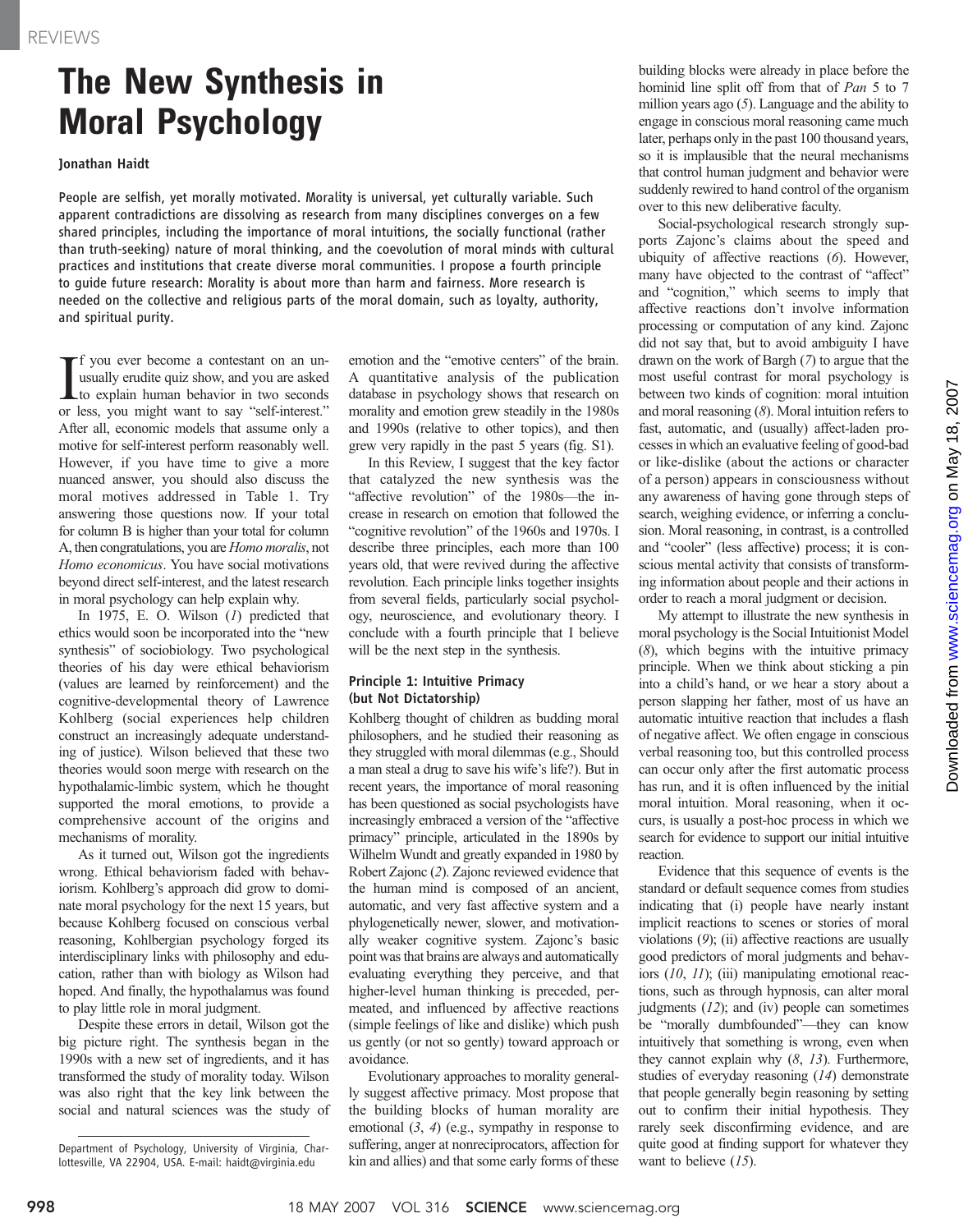The importance of affect-laden intuitions is a central theme of neuroscientific work on morality. Damasio (16) found that patients who had sustained damage to certain areas of the prefrontal cortex retained their "cognitive" abilities by most measures, including IQ and explicit knowledge of right and wrong, but they showed massive emotional deficits, and these deficits crippled their judgment and decision-making. They lost the ability to feel the normal flashes of affect that the rest of us feel when we simply hear the words "slap your father." They lost the ability to use their bodies—or, at least, to integrate input from brain areas that map bodily reactions—to feel what they would actually feel if they were in a given situation. Later studies of moral judgment have confirmed the importance of areas of the medial prefrontal cortex, including ventromedial prefrontal cortex and the medial frontal gyrus (17, 18). These areas appear to be crucial for integrating affect (including expectations of reward and punishment) into decisions and plans. Other areas that show up frequently in functional magnetic resonance imaging studies include the amygdala and the frontal insula (9, 11, 16). These areas seem to be involved in sounding a kind of alarm, and for then "tilting the pinball machine,"

as it were, to push subsequent processing in a particular direction.

Affective reactions push, but they do not absolutely force. We can all think of times when we deliberated about a decision and went against our first (often selfish) impulse, or when we changed our minds about a person. Greene et al. (19) caught the brain in action overriding its initial intuitive response. They created a class of difficult dilemmas, for example: Would you smother your own baby if it was the only way to keep her from crying and giving away your hiding place to the enemy soldiers looking for you, who would then kill the whole group of you hiding in the basement? Subjects were slow to respond to cases like these and, along the way, exhibited increased activity in the anterior cingulate cortex, a brain region that responds to internal conflict. Some subjects said "yes" to cases like these, and they exhibited increased activity in the dorsolateral prefrontal cortex, suggesting that they were doing additional processing and overriding their initial flash of horror.

There are at least three ways we can override our immediate intuitive responses. We can use conscious verbal reasoning, such as considering the costs and benefits of each course of action.

Table 1. What's your price? Write in the minimum amount that someone would have to pay you (anonymously and secretly) to convince you to do these 10 actions. For each one, assume there will be no social, legal, or material consequences to you afterward. Homo economicus would prefer the option in column B to the option in column A for action 1 and would be more or less indifferent to the other four pairs. In contrast, a person with moral motives would (on average) require a larger payment to engage in the actions in column B and would feel dirty or degraded for engaging in some of these actions for personal enrichment. These particular actions were generated to dramatize moral motives, but they also illustrate the five-foundations theory of intuitive ethics (41, 42).

How much money would it take to get you to...

|    | Column A                                                 | Column B                                                | <b>Moral</b><br>category |
|----|----------------------------------------------------------|---------------------------------------------------------|--------------------------|
| 1) | Stick a pin into your palm.                              | Stick a pin into the palm of a child you<br>don't know. | Harm/<br>care            |
|    |                                                          |                                                         |                          |
| 2) | Accept a plasma screen television that a                 | Accept a plasma screen television that a                | Fairness/                |
|    | friend of yours wants to give you. You                   | friend of yours wants to give you. You                  | reciprocity              |
|    | know that your friend got the television a               | know that your friend bought the TV a                   |                          |
|    | year ago when the company that made it                   | year ago from a thief who had stolen it                 |                          |
|    | sent it, by mistake and at no charge, to<br>your friend. | from a wealthy family.                                  |                          |
|    |                                                          | Ŝ.                                                      |                          |
| 3) | Say something slightly bad about your                    | Say something slightly bad about your                   | Ingroup/                 |
|    | nation (which you don't believe to be                    | nation (which you don't believe to be                   | loyalty                  |
|    | true) while calling in, anonymously, to a                | true) while calling in, anonymously, to                 |                          |
|    | talk-radio show in your nation.                          | a talk-radio show in a foreign nation.                  |                          |
|    |                                                          |                                                         |                          |
| 4) | Slap a friend in the face (with his/her                  | Slap your father in the face (with his                  | Authority/               |
|    | permission) as part of a comedy skit.                    | permission) as part of a comedy skit.                   | respect                  |
|    |                                                          |                                                         |                          |
| 5) | Attend a performance art piece in which                  | Attend a performance art piece in                       | Purity/                  |
|    | the actors act like idiots for 30 min,                   | which the actors act like animals for 30                | sanctity                 |
|    | including failing to solve simple                        | min, including crawling around                          |                          |
|    | problems and falling down repeatedly on<br>stage.        | naked and urinating on stage.                           |                          |
|    |                                                          |                                                         |                          |
|    | Total for column A: \$                                   | Total for column B: \$                                  |                          |
|    |                                                          |                                                         |                          |

We can reframe a situation and see a new angle or consequence, thereby triggering a second flash of intuition that may compete with the first. And we can talk with people who raise new arguments, which then trigger in us new flashes of intuition followed by various kinds of reasoning. The social intuitionist model includes separate paths for each of these three ways of changing one's mind, but it says that the first two paths are rarely used, and that most moral change happens as a result of social interaction. Other people often influence us, in part by presenting the counterevidence we rarely seek out ourselves. Some researchers believe, however, that private, conscious verbal reasoning is either the ultimate authority or at least a frequent contributor to our moral judgments and decisions (19–21). There are at present no data on how people revise their initial judgments in everyday life (outside the lab), but we can look more closely at research on reasoning in general. What role is reasoning fit to play?

#### Principle 2: (Moral) Thinking Is for (Social) Doing

During the cognitive revolution, many psychologists adopted the metaphor that people are

"intuitive scientists" who analyze the evidence of everyday experience to construct internal representations of reality. In the past 15 years, however, many researchers have rediscovered William James' pragmatist dictum that "thinking is for doing." According to this view, moral reasoning is not like that of an idealized scientist or judge seeking the truth, which is often useful; rather, moral reasoning is like that of a lawyer or politician seeking whatever is useful, whether or not it is true.

One thing that is always useful is an explanation of what you just did. People in all societies gossip, and the ability to track reputations and burnish one's own is crucial in most recent accounts of the evolution of human morality (22, 23). The first rule of life in a dense web of gossip is: Be careful what you do. The second rule is: What you do matters less than what people think you did, so you'd better be able to frame your actions in a positive light. You'd better be a good "intuitive politician" (24). From this social-functionalist perspective, it is not surprising that people are generally more accurate in their predictions of what others will do than in their (morally rosier) predictions about what they themselves will do  $(25)$ , and it is not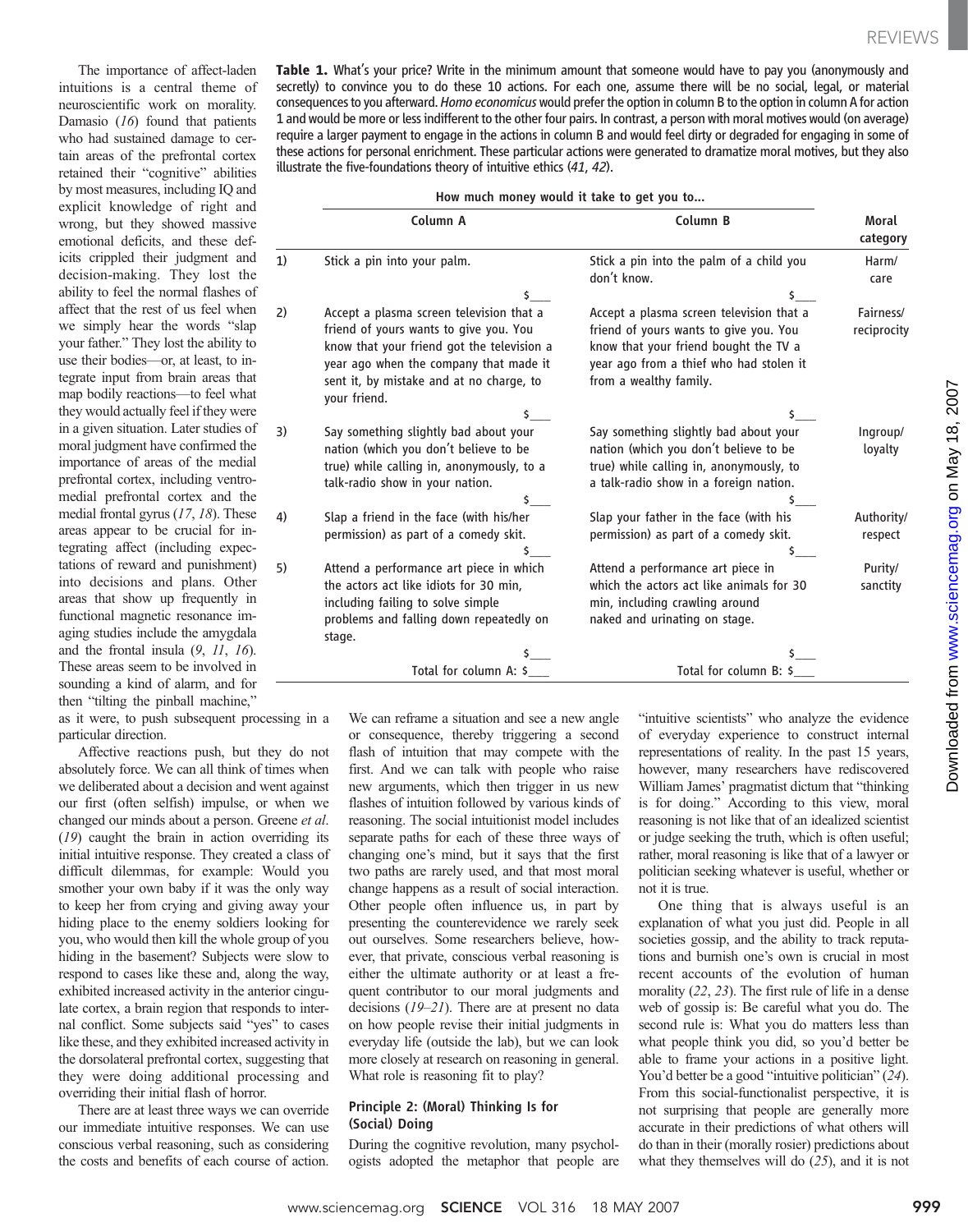surprising that people so readily invent and confidently tell stories to explain their own behaviors (26). Such "confabulations" are often reported in neuroscientific work; when brain damage or surgery creates bizarre behaviors or beliefs, the patient rarely says "Gosh, why did I do that?" Rather, the patient's "interpreter module" (27) struggles heroically to weave a story that is then offered confidently to others. Moral reasoning is often like the press secretary for a secretive administration—constantly generating the most persuasive arguments it can muster for policies whose true origins and goals are unknown (8, 28).

The third rule of life in a web of gossip is: Be prepared for other people's attempts to deceive and manipulate you. The press secretary's pronouncements usually contain some useful information, so we attend to them, but we don't take them at face value. We easily switch into "intuitive prosecutor" mode (24), using our reasoning capacities to challenge people's excuses and to seek out—or fabricate—evidence against people we don't like. Thalia Wheatley and I (12) recently created prosecutorial moral confabulations by giving hypnotizable subjects a post-hypnotic suggestion that they would feel a flash of disgust whenever they read a previously neutral word ("take" for half the subjects; "often" for the others). We then embedded one of those two words in six short stories about moral violations (e.g., accepting bribes or eating one's dead pet dog) and found that stories that included the disgust-enhanced word were condemned more harshly than those that had no such flash.

To test the limiting condition of this effect, we included one story with no wrongdoing, about Dan, a student council president, who organizes faculty-student discussions. The story included one of two versions of this sentence: "He [tries to take]/[often picks] topics that appeal to both professors and students in order to stimulate discussion." We expected that subjects who felt a flash of disgust while reading this sentence would condemn Dan (intuitive primacy), search for a justification (post-hoc reasoning), fail to find one, and then be forced to override their hypnotically induced gut feeling using controlled processes. Most did. But to our surprise, one third of the subjects in the hypnotic disgust condition (and none in the other) said that Dan's action was wrong to some degree, and a few came up with the sort of post-hoc confabulations that Gazzaniga reported in some split-brain patients, such as "Dan is a popularity-seeking snob" or "It just seems like he's up to something." They invented reasons to make sense of their otherwise inexplicable feeling of disgust.

When we engage in moral reasoning, we are using relatively new cognitive machinery that was shaped by the adaptive pressures of life in a reputation-obsessed community. We are capable of using this machinery dispassionately, such as when we consider abstract problems with no personal ramifications. But the machinery itself was "designed" to work with affect, not free of it, and in daily life the environment usually obliges by triggering some affective response. But how did humans, and only humans, develop these gossipy communities in the first place?

#### Principle 3: Morality Binds and Builds

Nearly every treatise on the evolution of morality covers two processes: kin selection (genes for altruism can evolve if altruism is targeted at kin) and reciprocal altruism (genes for altruism can



Fig. 1. Liberal versus conservative moral foundations. Responses to 15 questions about which considerations are relevant to deciding "whether something is right or wrong." Those who described themselves as "very liberal" gave the highest relevance ratings to questions related to the Harm/ Care and Fairness/Reciprocity foundations and gave the lowest ratings to questions about the Ingroup/Loyalty, Authority/ Respect, and Purity/Sanctity foundations. The more conservative the participant, the more the first two foundations decrease in relevance and the last three increase  $[n = 2811;$ data aggregated from two web surveys, partially reported in (41)]. All respondents were citizens of the United States. Data for 476 citizens of the United Kingdom show a similar pattern. The survey can be taken at www.yourmorals.org.

evolve if altruism and vengeance are targeted at those who do and don't return favors, respectively). But several researchers have noted that these two processes cannot explain the extraordinary degree to which people cooperate with strangers they'll never meet again and sacrifice for large groups composed of nonkin (23, 29). There must have been additional processes at work, and the study of these processes—especially those that unite cultural and evolutionary thinking —is an exciting part of the new synthesis. The unifying

principle, I suggest, is the insight of the sociologist Emile Durkheim (30) that morality binds and builds; it constrains individuals and ties them to each other to create groups that are emergent entities with new properties.

A moral community has a set of shared norms about how members ought to behave, combined with means for imposing costs on violators and/or channeling benefits to cooperators. A big step in modeling the evolution of such communities is the extension of reciprocal altruism by "indirect

> reciprocity" (31) in which virtue pays by improving one's reputation, which elicits later cooperation from others. Reputation is a powerful force for strengthening and enlarging moral communities (as users of ebay.com know). When repeated-play behavioral economics games allow players to know each others' reputations, cooperation rates skyrocket (29). Evolutionary models show that indirect reciprocity can solve the problem of free-riders (which doomed simpler models of altruism) in moderately large groups (32), as long as people have access to information about reputations (e.g., gossip) and can then engage in low-cost punishment such as shunning.

> However the process began, early humans sometimes found ways to solve the free-rider problem and to live in larger cooperative groups. In so doing, they may have stepped through a major transition in evolutionary history (33). From prokaryotes to eukaryotes, from single-celled organisms to plants and animals, and from individual animals to hives, colonies, and cooperative groups, the simple rules of Darwinian evolution never change, but the complex game of life changes when radically new kinds of players take the field. Ant colonies are a kind of super-organism whose proliferation has altered the ecology of our planet. Ant colonies compete with each other, and group selection therefore shaped ant behavior and made ants extraordinarily cooperative within their colonies. However, biologists have long resisted the idea that group selection contributed to human altruism

because human groups do not restrict breeding to a single queen or breeding pair. Genes related to altruism for the good of the group are therefore vulnerable to replacement by genes related to more selfish free-riding strategies. Human group selection was essentially declared offlimits in 1966 (34).

In the following decades, however, several theorists realized that human groups engage in cultural practices that modify the circumstances under which genes are selected. Just as a modified gene for adult lactose tolerance evolved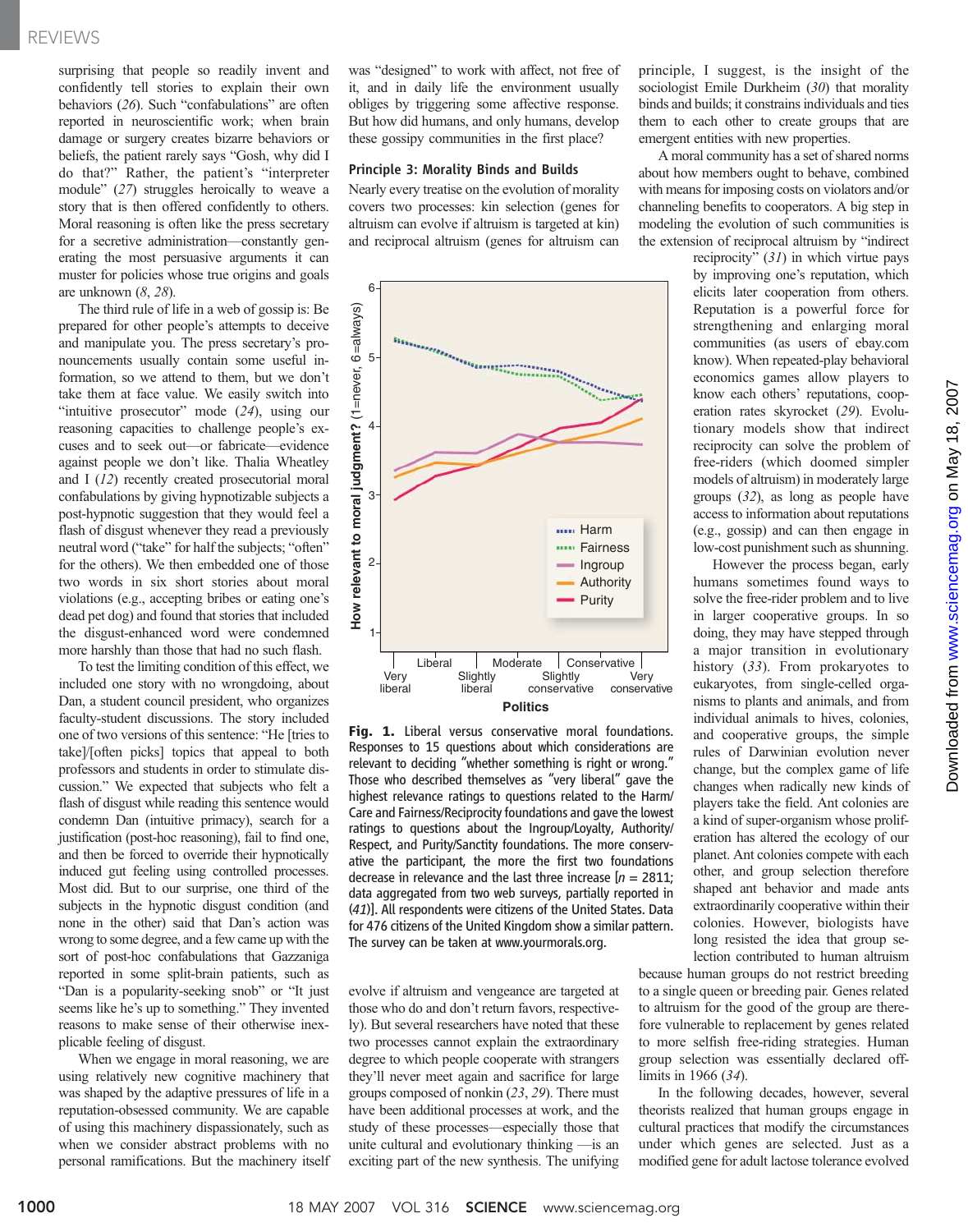www.sciencemag.orgon May 18, 2007

Downloaded from www.sciencemag.org on May 18, 2007

Downloaded from

in tandem with cultural practices of raising dairy cows, so modified genes for moral motives may have evolved in tandem with cultural practices and institutions that rewarded group-beneficial behaviors and punished selfishness. Psychological mechanisms that promote uniformity within groups and maintain differences across groups create conditions in which group selection can occur, both for cultural traits and for genes (23, 35). Even if groups vary little or not at all genetically, groups that develop norms, practices, and institutions that elicit more group-beneficial behavior can grow, attract new members, and replace less cooperative groups. Furthermore, preagricultural human groups may have engaged in warfare often enough that group selection altered gene frequencies as well as cultural practices (36). Modified genes for extreme group solidarity during times of conflict may have evolved in tandem with cultural practices that led to greater success in war.

Humans attain their extreme group solidarity by forming moral communities within which selfishness is punished and virtue rewarded. Durkheim believed that gods played a crucial role in the formation of such communities. He saw religion as "a unified system of beliefs and practices relative to sacred things, that is to say, things set apart and forbidden—beliefs and practices which unite into one single moral community called a church, all those who adhere to them"  $(30)$ . D. S. Wilson  $(35)$  has argued that the coevolution of religions and religious minds created conditions in which multilevel group selection operated, transforming the older morality of small groups into a more tribal form that could unite larger populations. As with ants, group selection greatly increased cooperation within the group, but in part for the adaptive purpose of success in conflict between groups.

Whatever the origins of religiosity, nearly all religions have culturally evolved complexes of practices, stories, and norms that work together to suppress the self and connect people to something beyond the self. Newberg (37) found that religious experiences often involve decreased activity in brain areas that maintain maps of the self's boundaries and position, consistent with widespread reports that mystical experiences involve feelings of merging with God or the universe. Studies of ritual, particularly those involving the sort of synchronized motor movements common in religious rites, indicate that such rituals serve to bind participants together in what is often reported to be an ecstatic state of union (38). Recent work on mirror neurons indicates that, whereas such neurons exist in other primates, they are much more numerous in human beings, and they serve to synchronize our feelings and movements with those of others around us (39). Whether people use their mirror neurons to feel another's pain, enjoy a synchronized dance, or bow in unison toward Mecca, it is clear that we are prepared, neurologically, psychologically, and culturally, to link our consciousness, our emotions, and our motor movements with those of other people.

#### Principle 4: Morality Is About More Than Harm and Fairness

If I asked you to define morality, you'd probably say it has something to do with how people ought to treat each other. Nearly every research program in moral psychology has focused on one of two aspects of interpersonal treatment: (i) harm, care, and altruism (people are vulnerable and often need protection) or (ii) fairness, reciprocity, and justice (people have rights to certain resources or kinds of treatment). These two topics bear a striking match to the two evolutionary mechanisms of kin selection (which presumably made us sensitive to the suffering and needs of close kin) and reciprocal altruism (which presumably made us exquisitely sensitive to who deserves what). However, if group selection did reshape human morality, then there might be a kind of tribal overlay (23)—a coevolved set of cultural practices and moral intuitions—that are not about how to treat other individuals but about how to be a part of a group, especially a group that is competing with other groups.

In my cross-cultural research, I have found that the moral domain of educated Westerners is narrower—more focused on harm and fairness than it is elsewhere. Extending a theory from cultural psychologist Richard Shweder (40), Jesse Graham, Craig Joseph, and I have suggested that there are five psychological foundations, each with a separate evolutionary origin, upon which human cultures construct their moral communities (41, 42). In addition to the harm and fairness foundations, there are also widespread intuitions about ingroup-outgroup dynamics and the importance of loyalty; there are intuitions about authority and the importance of respect and obedience; and there are intuitions about bodily and spiritual purity and the importance of living in a sanctified rather than a carnal way. And it's not just members of traditional societies who draw on all five foundations; even within Western societies, we consistently find an ideological effect in which religious and cultural conservatives value and rely upon all five foundations, whereas liberals value and rely upon the harm and fairness foundations primarily (Fig. 1 and Table 1).

Research on morality beyond harm and fairness is in its infancy; there is much to be learned. We know what parts of the brain are active when people judge stories about runaway trolleys and unfair divisions of money. But what happens when people judge stories about treason, disrespect, or gluttony? We know how children develop an ethos of caring and of justice. But what about the development of patriotism, respect for tradition, and a sense of sacredness? There is some research on these questions, but it is not yet part of the new synthesis, which has focused on issues related to harm and fairness.

In conclusion, if the host of that erudite quiz show were to allow you 60 seconds to explain human behavior, you might consider saying the following: People are self-interested, but they also care about how they (and others) treat people, and how they (and others) participate in groups. These moral motives are implemented in large part by a variety of affect-laden intuitions that arise quickly and automatically and then influence controlled processes such as moral reasoning. Moral reasoning can correct and override moral intuition, though it is more commonly performed in the service of social goals as people navigate their gossipy worlds. Yet even though morality is partly a game of selfpromotion, people do sincerely want peace, decency, and cooperation to prevail within their groups. And because morality may be as much a product of cultural evolution as genetic evolution, it can change substantially in a generation or two. For example, as technological advances make us more aware of the fate of people in faraway lands, our concerns expand and we increasingly want peace, decency, and cooperation to prevail in other groups, and in the human group as well.

#### References and Notes

- 1. E. O. Wilson, Sociobiology (Harvard Univ. Press, Cambridge, MA, 1975).
- 2. R. B. Zajonc, Am. Psychol. 35, 151 (1980).
- 3. R. L. Trivers, Q. Rev. Biol. 46, 35 (1971).
- 4. M. Hauser, Moral Minds: How Nature Designed our Universal Sense of Right and Wrong (HarperCollins, New York, 2006).
- 5. J. C. Flack, F. B. M. de Waal, in Evolutionary Origins of Morality, L. D. Katz, Ed. (Imprint Academic, Thorverton, UK, 2000), pp. 1–29.
- 6. R. H. Fazio, D. M. Sanbonmatsu, M. C. Powell, F. R. Kardes, J. Pers. Soc. Psychol. 50, 229 (1986).
- 7. J. A. Bargh, T. L. Chartrand, Am. Psychol. 54, 462 (1999).
- 8. J. Haidt, Psychol. Rev. 108, 814 (2001).
- 9. Q. Luo et al., Neuroimage 30, 1449 (2006).
- 10. C. D. Batson, Adv. Exp. Soc. Psych. 20, 65 (1987).
- 11. A. G. Sanfey, J. K. Rilling, J. A. Aronson, L. E. Nystrom, J. D. Cohen, Science 300, 1755 (2003).
- 12. T. Wheatley, J. Haidt, Psychol. Sci. 16, 780 (2005).
- 13. F. Cushman, L. Young, M. Hauser, Psychol. Sci. 17, 1082 (2006).
- 14. D. Kuhn, The Skills of Argument (Cambridge Univ. Press, Cambridge, 1991).
- 15. Z. Kunda, Psychol. Bull. 108, 480 (1990).
- 16. A. Damasio, Looking for Spinoza (Harcourt, Orlando, FL, 2003).
- 17. J. D. Greene, R. B. Sommerville, L. E. Nystrom, J. M. Darley, J. D. Cohen, Science 293, 2105 (2001).
- 18. J. Greene, J. Haidt, Trends Cogn. Sci. 6, 517 (2002).
- 19. J. D. Greene, L. E. Nystrom, A. D. Engell, J. M. Darley,
- J. D. Cohen, Neuron 44, 389 (2004).
- 20. D. A. Pizarro, P. Bloom, Psychol. Rev. 110, 193 (2003). 21. E. Turiel, in Handbook of Child Psychology, W. Damon,
- Ed. (Wiley, New York, ed. 6, 2006).
- 22. R. Dunbar, Grooming, Gossip, and the Evolution of Language (Harvard Univ. Press, Cambridge, MA, 1996).
- 23. P. J. Richerson, R. Boyd, Not by Genes Alone: How Culture Transformed Human Evolution (Univ. of Chicago Press, Chicago, IL, 2005).
- 24. P. E. Tetlock, Psychol. Rev. 109, 451 (2002).
- 25. N. Epley, D. Dunning, J. Pers. Soc. Psychol. 79, 861 (2000).
- 26. R. E. Nisbett, T. D. Wilson, Psychol. Rev. 84, 231 (1977).
- 27. M. S. Gazzaniga, The Social Brain (Basic Books, New York, 1985).